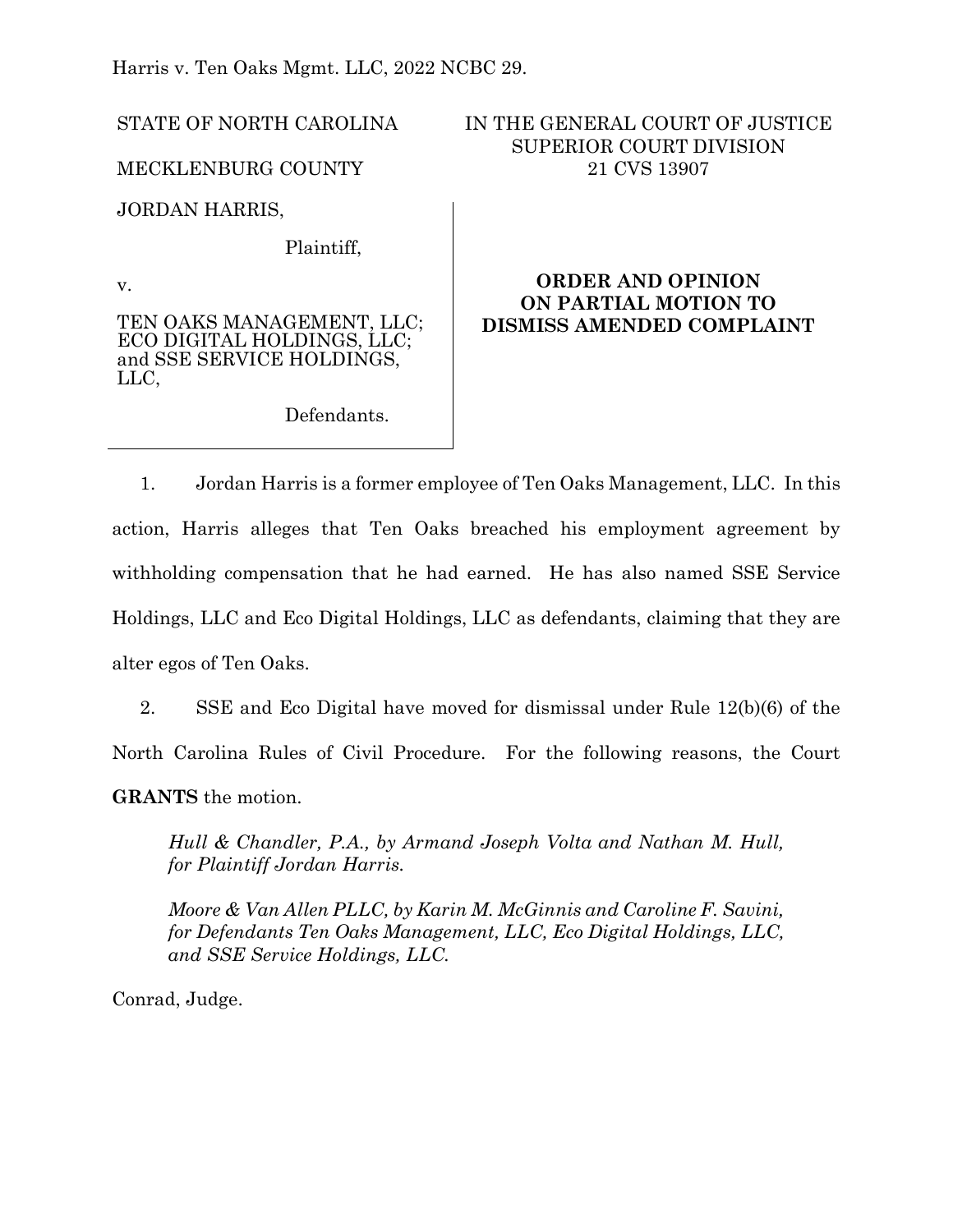#### I. BACKGROUND

3. The Court does not make findings of fact on a motion to dismiss. The following background assumes that the allegations of the amended complaint are true.

4. Ten Oaks is a private equity firm that invests in corporate divestitures. Harris worked for Ten Oaks for less than six months in mid-2020. His job entailed sourcing deals for the firm, and his compensation depended in part on how successful he was in doing so. Each deal that Harris sourced was supposed to earn him \$5,000 upon acceptance of a letter of intent and another \$10,000 upon closing. (*See* Am. Compl. ¶¶ 21, 24, 25, ECF No. 14.) He was also supposed to "receive 5% of Ten Oaks' equity share in any company [he] sources." (Am. Compl. Ex. 1.)

5. This incentive-based compensation scheme has led to friction between the parties. Harris claims that he sourced—but was not paid for—a highly profitable deal that closed in late 2020. The deal involved a technology company, ScanSource, that wanted to sell its European assets. Harris met with a ScanSource representative that summer and pitched Ten Oaks as a potential buyer. Then, over the next few months, Ten Oaks made a formal bid, secured a letter of intent, and closed a deal to buy ScanSource's European assets. To complete the transaction, Ten Oaks formed SSE as a holding company, and SSE executed a purchase agreement with ScanSource. (*See* Am. Compl. ¶¶ 36–42, 47, 50–52.)

6. Before the ScanSource deal closed, Ten Oaks fired Harris. Ten Oaks assured him at the time that it would honor the compensation terms in his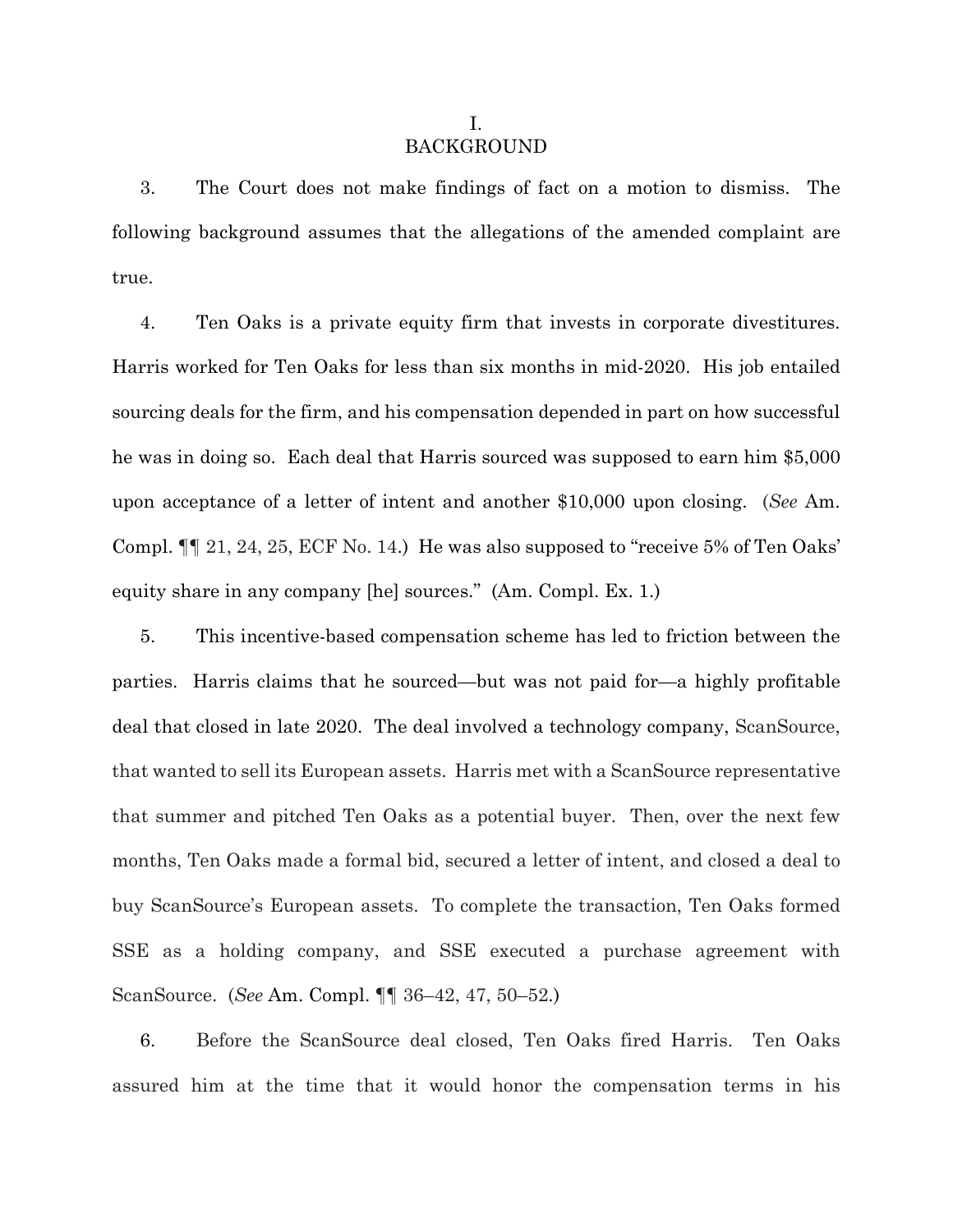employment agreement. But, Harris alleges, the firm didn't follow through. All that he has received for his role in the deal is a \$5,000 payment made from an account held by Eco Digital (which, like SSE, is owned by Ten Oaks). He contends that \$10,000 more and five percent equity in SSE were due upon closing and have yet to be paid. (*See* Am. Compl. ¶¶ 27, 28, 45, 47, 48, 55.)

7. Through this litigation, Harris seeks to recover the full amount that he believes he is owed for the ScanSource deal. He claims that Ten Oaks breached his employment agreement. He also claims that SSE and Eco Digital are alter egos of Ten Oaks such that it is equitable to pierce the corporate veil and hold them liable for its breach. (*See* Am. Compl. ¶¶ 29–32, 50, 54, 63–68, 73.)

8. SSE and Eco Digital have moved for dismissal. Their motion is fully briefed, and the Court held a hearing on 29 March 2022. (*See* ECF No. 23.) The motion is ripe for determination.

### II. ANALYSIS

9. Dismissal under Rule 12(b)(6) is proper when "(1) the complaint on its face reveals that no law supports the plaintiff's claim; (2) the complaint on its face reveals the absence of facts sufficient to make a good claim; or (3) the complaint discloses some fact that necessarily defeats the plaintiff's claim." *Corwin v. Brit. Am. Tobacco PLC*, 371 N.C. 605, 615 (2018) (citation and quotation marks omitted). The Court must treat the well-pleaded allegations as true and view the facts and permissible inferences in the light most favorable to the nonmoving party. *See, e.g.*, *Sykes v. Health Network Sols., Inc.*, 372 N.C. 326, 332 (2019). But the Court need not accept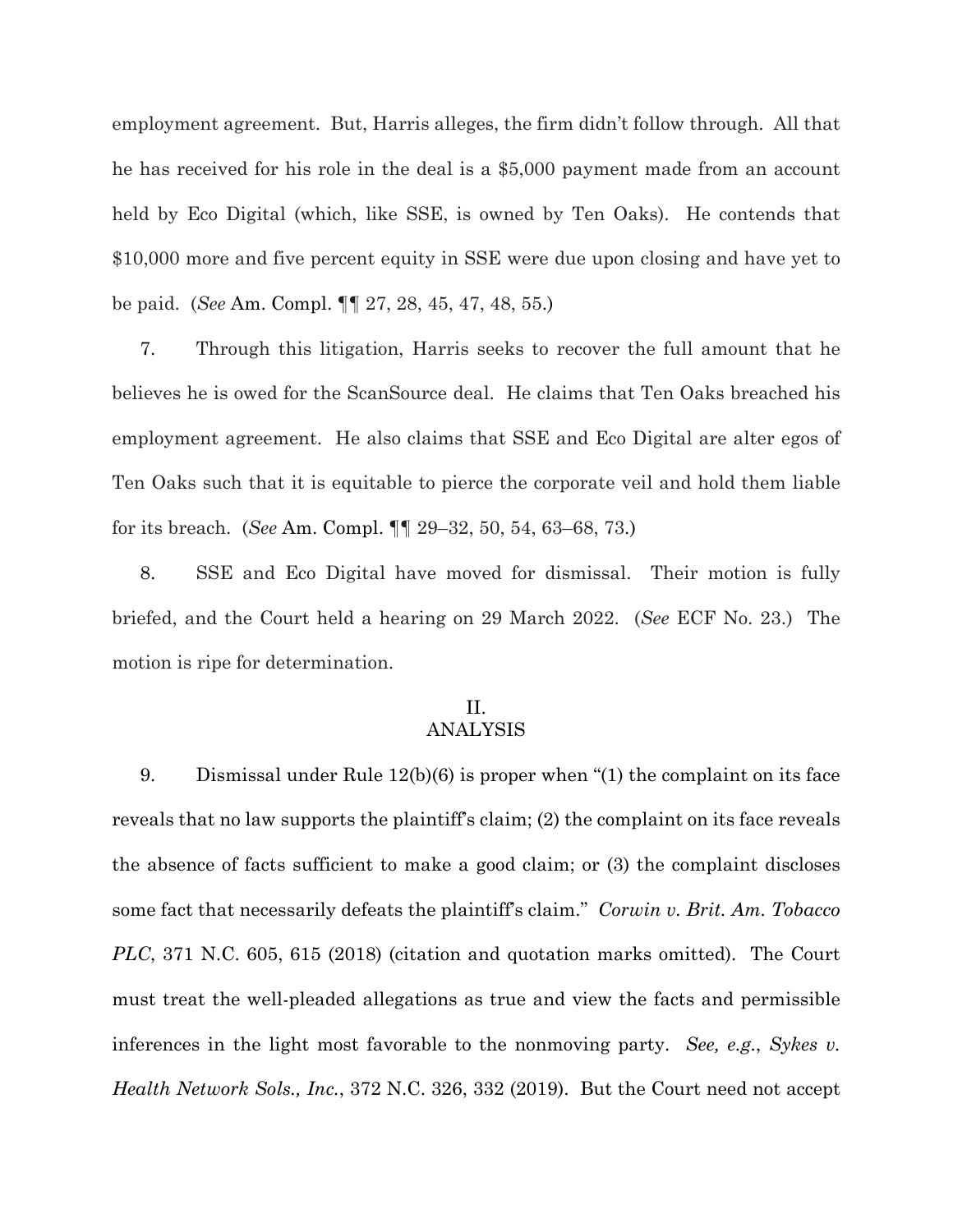as true any conclusions of law or unwarranted deductions of fact. *See, e.g.*, *Wray v. City of Greensboro*, 370 N.C. 41, 46 (2017).

10. Breach of contract is Harris's only claim for relief. He does not assert that SSE and Eco Digital are parties to the contract at issue or that they committed any breach themselves; rather, he seeks to pierce the corporate veil and hold them liable for an alleged breach by Ten Oaks. In their motion to dismiss, SSE and Eco Digital contend that Harris's allegations, even if true, are not adequate to pierce the veil.

11. Before turning to the merits, the Court considers a threshold question: are veil-piercing disputes governed by the law of the forum or the law of the place of incorporation? Our appellate courts "have not ruled definitively" one way or the other. *Strategic Outsourcing, Inc. v*. *Stacks*, 176 N.C. App. 247, 252 (2006). Because Ten Oaks, SSE, and Eco Digital are all Delaware companies, there is a reasonable argument that Delaware law should apply under the internal affairs doctrine. But neither side has suggested that Delaware's veil-piercing law differs from North Carolina's in any relevant way or that the choice affects the outcome. Thus, there is no need to decide the choice-of-law issue now. *See, e.g.*, *Loray Master Tenant, LLC v. Foss N.C. Mill Credit 2014 Fund I, LLC*, 2021 NCBC LEXIS 15, at \*25 & n.5 (N.C. Super. Ct. Feb. 18, 2021) (reaching same result in veil-piercing dispute under Delaware and North Carolina law).

12. The general rule—in Delaware, in this State, and everywhere else—is that "a corporation is treated as distinct from its shareholders." *State ex rel. Cooper v. Ridgeway Brands Mfg., LLC*, 362 N.C. 431, 438 (2008); *see also Buechner v.*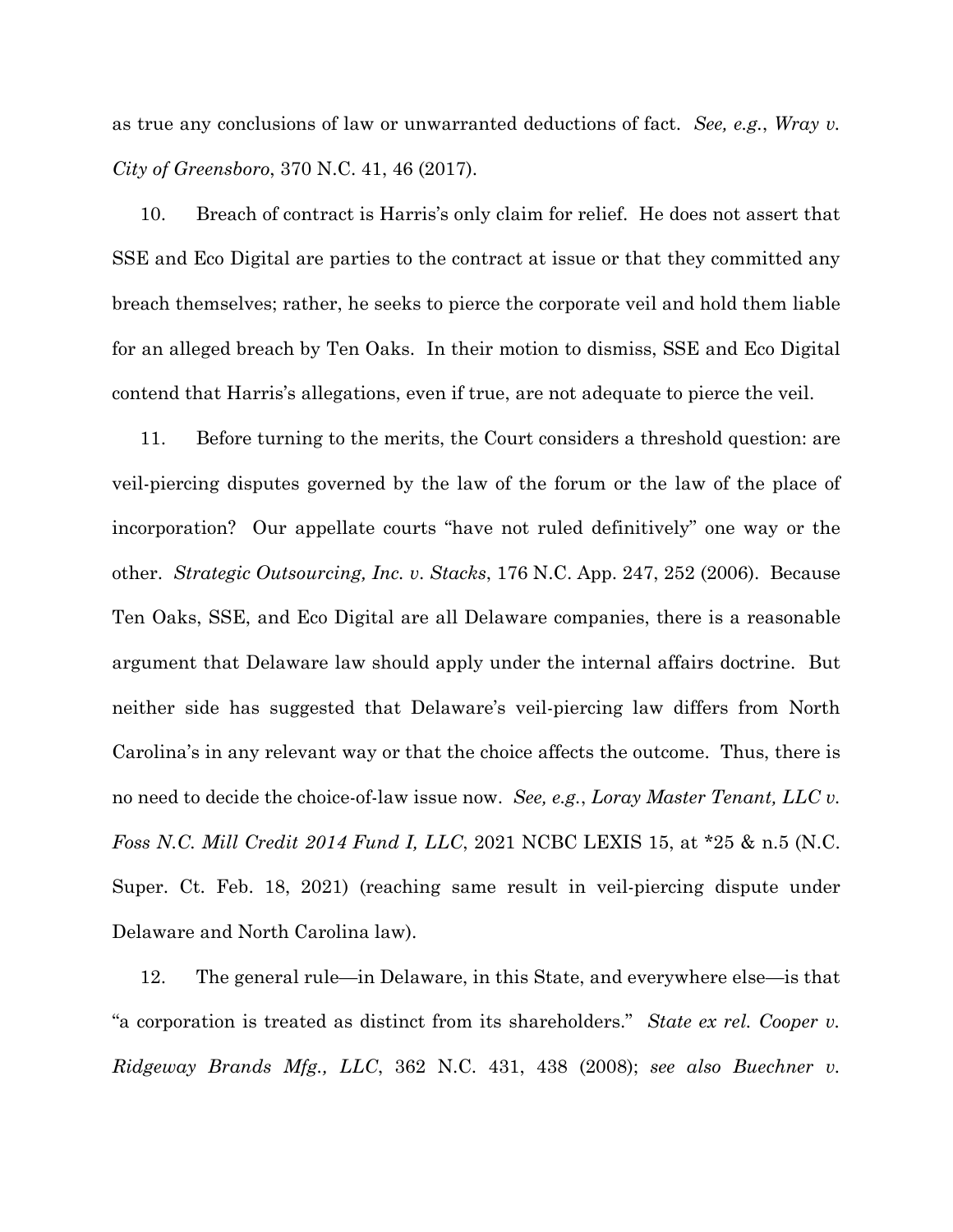*Farbenfabriken Bayer Aktiengesellschaft*, 154 A.2d 684, 686–87 (Del. 1959). It follows that the shareholders (or the members, in the case of an LLC) are not personally liable for the debts of the corporation. Likewise, the corporation is not liable for the debts of its shareholders.

13. To pierce the corporate veil is to set aside the corporate form and the protections that go along with it. In its traditional form, veil piercing "allows a plaintiff to impose legal liability for a corporation's obligations . . . upon some other company or individual that controls and dominates a corporation." *Green v. Freeman*, 367 N.C. 136, 145 (2013). This is "not to be done lightly." *Id.* Courts disregard the corporate form—and impose liability on the corporation's owners—only "when necessary to prevent fraud or to achieve equity." *Ridgeway Brands*, 362 N.C. at 439 (citation and quotation marks omitted); *see also Charter Commc'ns Operating, LLC v. Optymyze, LLC*, 2021 Del. Ch. LEXIS 4, at \*73 (Del. Ch. 2021) (describing veil piercing as an "extraordinary equitable remedy").

14. Harris has asserted a less common and more controversial form of veil piercing. He seeks to impose liability on two companies (SSE and Eco Digital) for the acts of their owner (Ten Oaks), rather than the other way around. Reverse piercing, as this is known, is an extension of traditional piercing but poses concerns, such as potential harm to innocent co-owners of the company, that traditional piercing does not. *See Manichaean Capital, LLC v. Exela Techs., Inc.*, 251 A.3d 694, 710 (Del. Ch. 2021); *see also Sky Cable, LLC v. DIRECTV, Inc.*, 886 F.3d 375, 386 (4th Cir. 2018). It is fair to say that the contours of reverse piercing are poorly developed. What is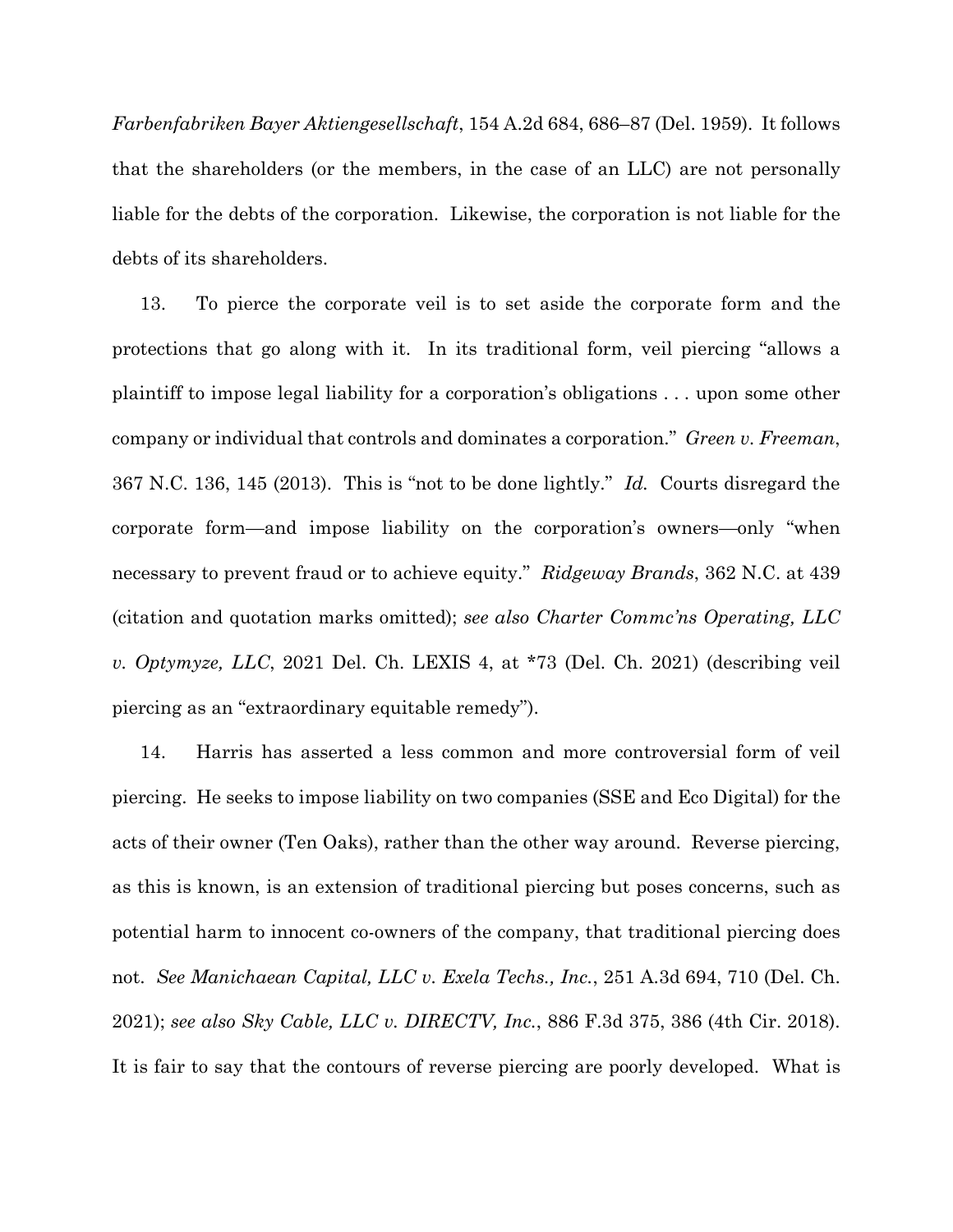clear, though, is that a plaintiff asserting a theory of reverse piercing must, at a minimum, begin by pleading the same elements that are necessary to establish traditional piercing. *See, e.g.*, *Fischer Inv. Capital, Inc. v. Catawba Dev. Corp.*, 200 N.C. App. 644, 650 (2009); *Cold Springs Ventures*, *LLC v. Gilead Sciences, Inc.*, 2015 NCBC LEXIS 1, at \*18–19 (N.C. Super. Ct. Jan. 6, 2015); *Manichaean Capital*, 251 A.3d at 713.

15. One essential element is control of the corporate entity—"not mere majority or complete stock control, but complete domination" that deprives the entity of any "separate mind, will or existence of its own." *Green*, 367 N.C. at 145; *see also Atl. Tobacco Co. v. Honeycutt*, 101 N.C. App. 160, 164 (1990). Also essential is the use of that control to commit a fraud or similar wrong. *See Green*, 367 N.C. at 146; *Atl. Tobacco*, 101 N.C. App. at 164. The allegations must show that "the corporation is so operated that it is a mere instrumentality or *alter ego* of the sole or dominant shareholder and a shield for his activities in violation of the declared public policy or statute of the State." *Green*, 367 N.C. at 145.

16. Harris's allegations come nowhere close to the mark. He alleges, for example, that Ten Oaks owns SSE and Eco Digital and that all three companies have the same executive officers. (*See, e.g.*, Am. Compl. ¶¶ 31, 32, 54, 66, 67.) But common ownership and management, without more, do not equate to the kind of complete domination needed to show that one entity is another's puppet. *See, e.g.*, *Richardson v. Bank of Am., N.A.*, 182 N.C. App. 531, 548 (2007); *Cold Springs Ventures*, 2015 NCBC LEXIS 1, at \*18. Missing are allegations of excessive fragmentation,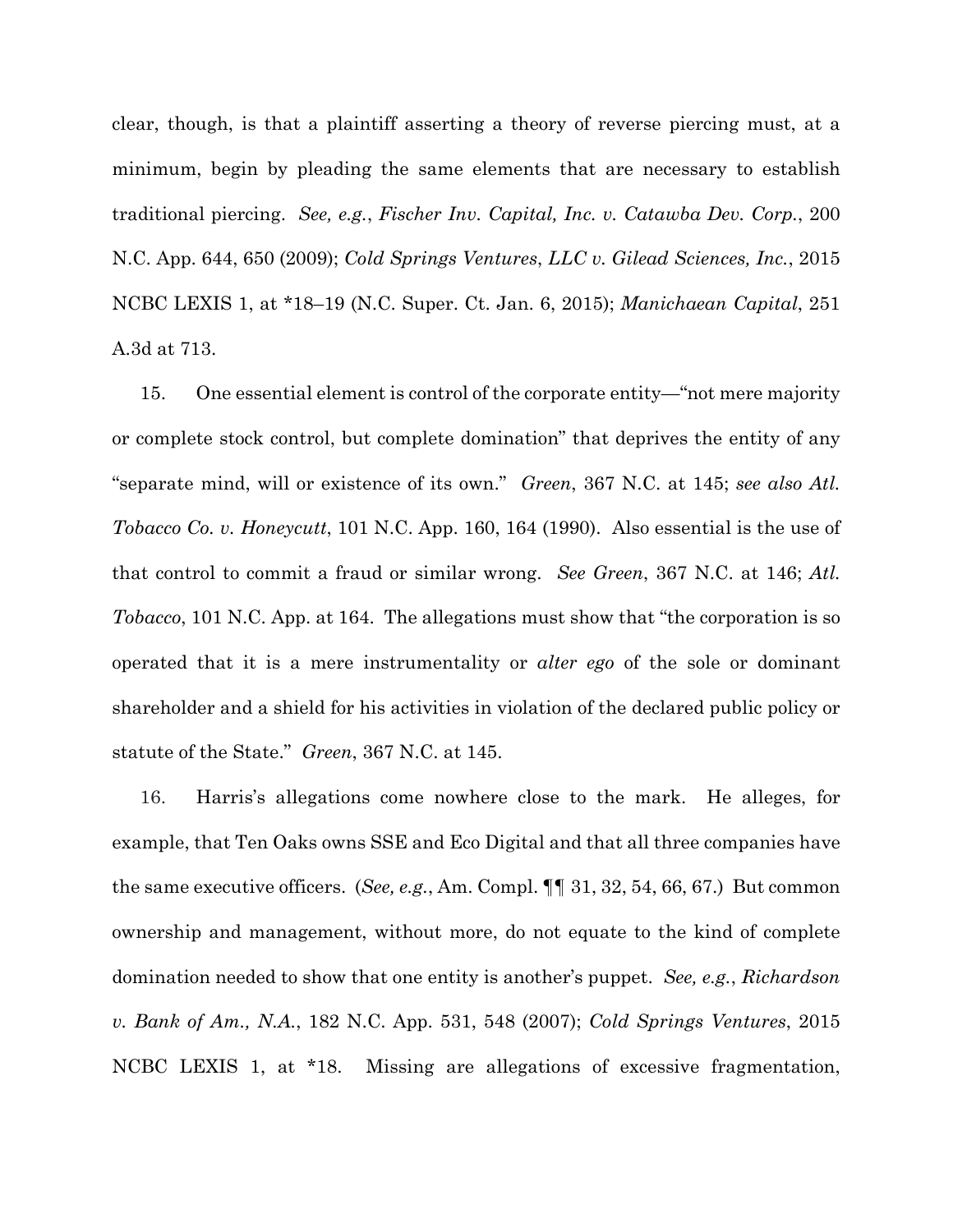siphoning of funds, failure to observe corporate formalities and maintain records, or any other conduct that typically characterizes abuse of the corporate form.

17. Although Harris questions whether Ten Oaks is adequately capitalized, his allegations amount to conjecture and nothing more. Harris's chief concern is that he will not be able to recover the fruits of the ScanSource deal because Ten Oaks is using SSE to shield those assets from him. (*See* Am. Compl. ¶¶ 71, 74.) This is an empty concern. In his prayer for relief, Harris does not demand any assets that SSE bought from ScanSource. Rather, he demands "a 5% interest *in SSE*," which Ten Oaks possesses and could deliver if required. (Am. Compl. 11 (emphasis added); *see also* Am. Compl. ¶¶ 56, 68 (alleging that Ten Oaks owns SSE).) Harris also speculates that Ten Oaks is undercapitalized because he was paid out of Eco Digital's bank account during his employment. Even if true, this arrangement says little about whether Ten Oaks is or is not adequately capitalized.

18. All other references to control in the amended complaint are makeweight. Harris simply parrots the legal standard, alleging that Ten Oaks had "dominion and control" over SSE and Eco Digital, that it exercised "complete domination" over them, and that it operated them "as mere instrumentalities or alter egos." (*E.g.*, Am. Compl. ¶¶ 29, 68, 72.) Courts routinely disregard these sorts of conclusory assertions and rote recitations of legal elements. *See, e.g.*, *Loray Master Tenant*, 2022 NCBC LEXIS 1, at \*21–22; *KNC Techs., LLC v. Tutton*, 2019 NCBC LEXIS 72, at \*29–30 (N.C. Super. Ct. Oct. 9, 2019).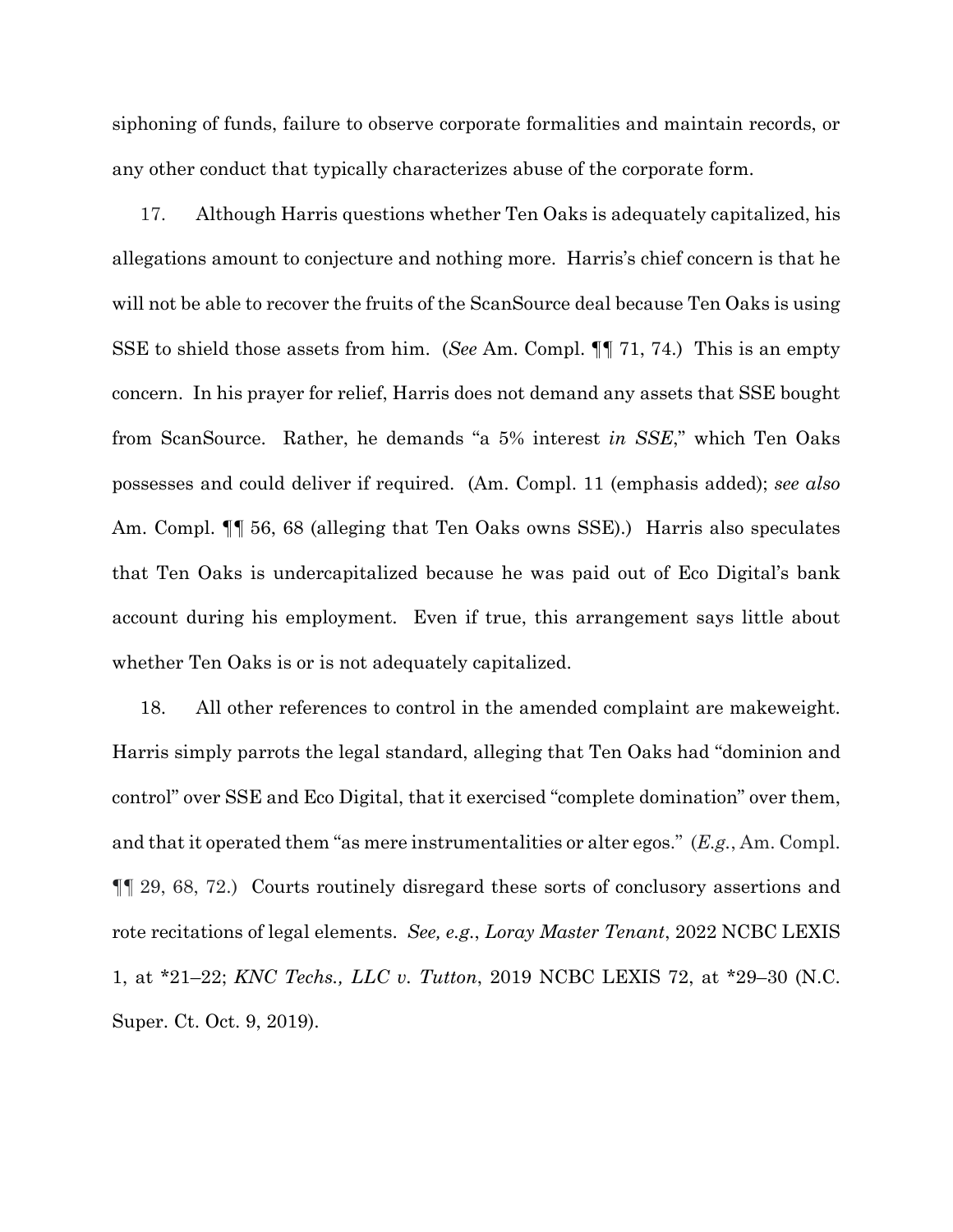19. The Court further concludes that, even if Harris had adequately alleged domination and control, he has not alleged the use of that control to commit a fraud or wrong. In his opposition brief, Harris devotes a single paragraph to this element. He argues that the wrong at issue is Ten Oaks's breach of contract but does not cite any allegations to show that Ten Oaks used its corporate control of SSE and Eco Digital to perpetrate the breach. (*See* Opp'n 12, ECF No. 27.) "Where corporate control does not result in an underlying wrong, a veil-piercing claim may be dismissed at the Rule 12(b)(6) stage." *Deluca v. River Bluff Holdings II, LLC*, 2015 NCBC LEXIS 12, at \*29 (N.C. Super. Ct. Jan. 28, 2015).

20. Moreover, our courts rarely pierce the veil in contract cases. The Court of Appeals has rejected the argument that a breach of contract, "in itself, can amount to a wrongdoing to meet the second element of the [instrumentality] test." *Best Cartage, Inc. v. Stonewall Packaging, LLC*, 219 N.C. App. 429, 440 (2012). The allegations must show some "indicia of fraudulent or inequitable conduct" apart from the breach: "a showing, for example, that the puppet entity was created for the purpose of entering into the relevant contract or used as a means to unjustly insulate another from liability." *Kerry Bodenhamer Farms, LLC v. Nature's Pearl Corp.*, 2018 NCBC LEXIS 84, at \*12–13 (N.C. Super. Ct. Aug. 15, 2018); *see also EBG Holdings LLC v. Vredezicht's Gravenhage 109 B.V.*, 2008 Del. Ch. LEXIS 127, at \*52 (2008) (observing that a "breach of contract may be unjust or wrongful" but that "the requisite element of fraud under the alter ego theory must come from an inequitable use of the corporate form itself").